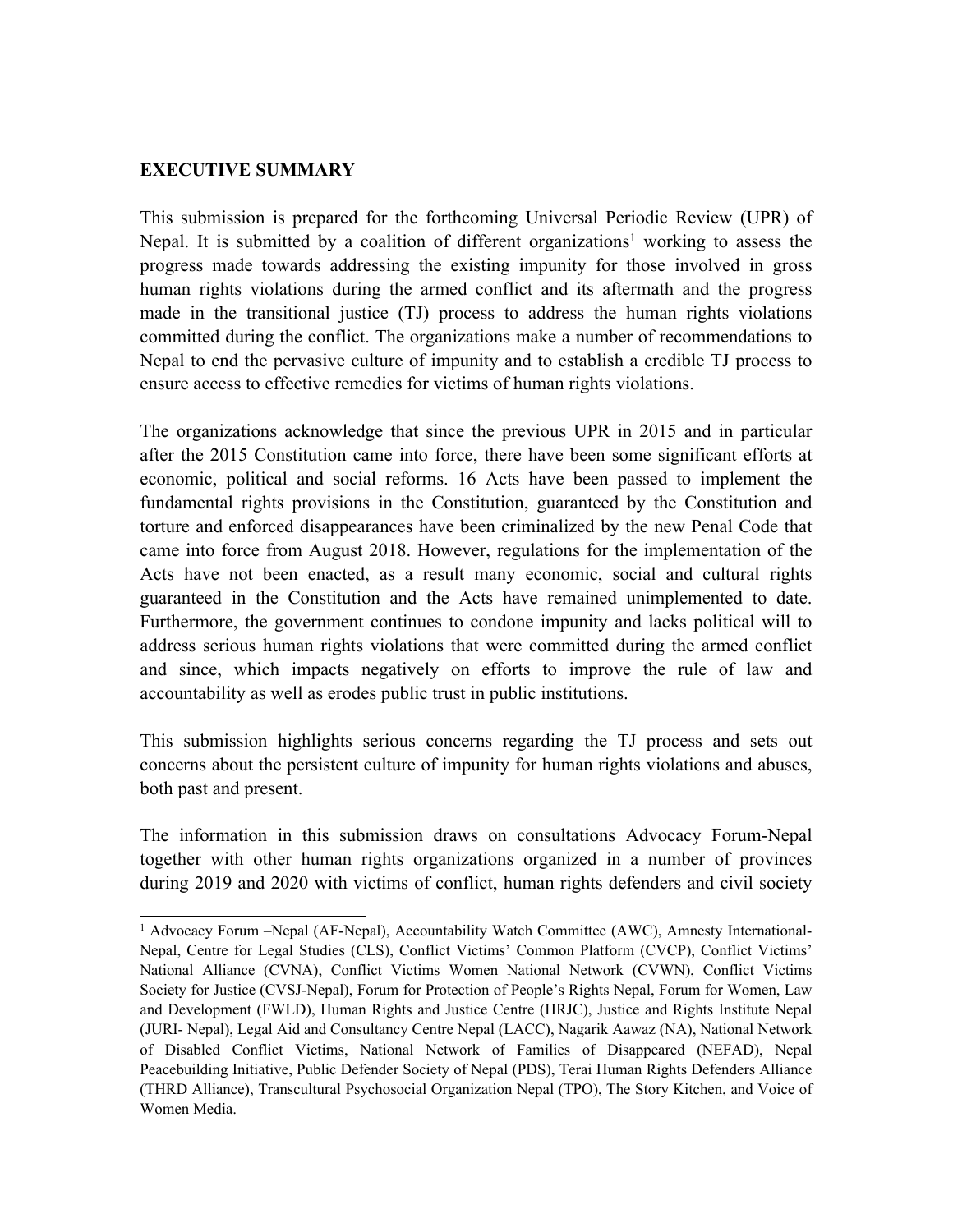organizations and on ongoing monitoring of the TJ process and situation of human rights at provincial level by some of these organizations.

Nepal was elected to the United Nations Human Rights Council for the 2018-2020 term in 2017, and is reportedly planning to stand again in October 2020. Despite this membership, the country has still not issued <sup>a</sup> standing invitation to UN Special Procedures to visit Nepal to observe the human rights situation. Key procedures relevant to the human rights situation in the country, such as the UN Working Group on Enforced or Involuntary Disappearances and the Special Rapporteur on the promotion of truth, justice, reparation and guarantees of non-recurrence, have repeatedly requested to visit but Nepal has not approved any invitations. 2

# **FOLLOW UP TO THE PREVIOUS REVIEW**

Some progress has been made after the last UPR review 2015, such as the 2017 elections of local and provincial governmen<sup>t</sup> to implement the federalism envisioned by the Constitution are noteworthy. The Constitution makes provision for 3-tier level federalism with the bicameral Federal Parliament of Nepal as the supreme legislative body. The National Assembly (Upper House) consists of 59 members where 56 are elected and 3 are appointed by the President on the recommendation of the Prime Minister. The [House](https://en.wikipedia.org/wiki/House_of_Representatives_(Nepal)) of [Representatives](https://en.wikipedia.org/wiki/House_of_Representatives_(Nepal)) (lower house) consists of 275 members and 165 are selected through First Past The Post elections and 110 are selected by <sup>a</sup> proportionate representation system.

The first provincial assembly elections in Nepal were held in two phases, on 26 November 2017 and 7 December 2017. There are 550 provincial seats in all of 7 provinces of Nepal. 330 (60%) of provincial seats are elected through [first](https://en.wikipedia.org/wiki/First_past_the_post) pas<sup>t</sup> the [pos](https://en.wikipedia.org/wiki/First_past_the_post)<sup>t</sup> system and 220 (40%) through proportional representation.

At its second UPR, Nepal accepted 152 out of 195 recommendations made to it. Out of the 42 recommendations only noted by the government, many of them are still relevant (but unimplemented) and thus require urgen<sup>t</sup> attention.

The recommendations Nepal supported in 2015 included several in respec<sup>t</sup> of ending impunity by ensuring investigation and prosecution of human rights violations; 3 respecting and implementing the decision of the Supreme Court of Nepal in establishing the TJ mechanisms, i.e. the Truth and Reconciliation Commission (TRC) and the Commission on Involuntary or Enforced Disappeared Persons (CIEDP<sup>4</sup> and guaranteeing

<sup>&</sup>lt;sup>3</sup> Joint Communication from Special Procedures on 12 April 2019, p.4, <[https://www.ohchr.org/Documents/Issues/Truth/OL\\_NPL\\_1\\_2019.pdf](https://www.ohchr.org/Documents/Issues/Truth/OL_NPL_1_2019.pdf) >

<sup>4</sup> Recommendations by France and New Zealand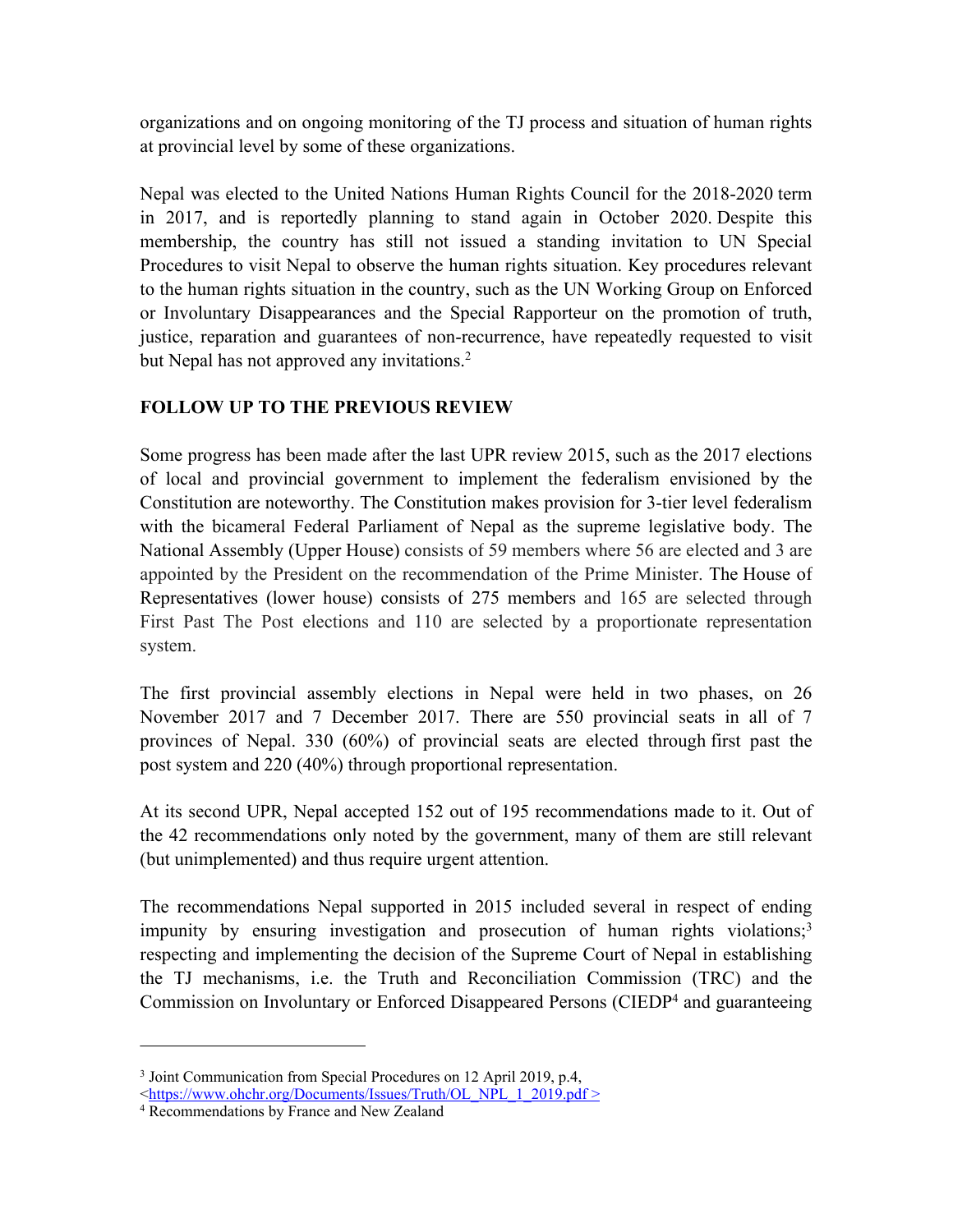access to justice and effective reparations to the victims of human rights violations. 5

With the financial assistance of the European Union, the Government developed <sup>a</sup> UPR Action Plan Matrix for the implementation of UPR recommendations which was uploaded on the Ministry'<sup>s</sup> website on 11 March 2018. <sup>6</sup> Among other points, the Action Plan states that the Government will prepare <sup>a</sup> bill to amend the Act establishing the TRC and the CIEDP as per the decision of the Supreme Court, prepare <sup>a</sup> bill to implement the Geneva Conventions and presen<sup>t</sup> it to the parliament and prepare <sup>a</sup> legal framework to protect victims and witnesses and present it in the parliament.<sup>7</sup> It has also promised that it will investigate grave violations of human rights, prioritise the TJ process and mobilize international suppor<sup>t</sup> to this end, ensuring unhindered access to <sup>a</sup> rehabilitation package for all child soldiers, and provide free legal assistance to victims as par<sup>t</sup> of the reparation package for victims of human rights violations. 8

Unfortunately, none of these recommendations have been implemented fully. Many of these promises have in fact been ignored altogether. 9

# **LACK OF ACCOUNTABILITY FOR PAST HUMAN RIGHTS VIOLATIONS**

Transitional justice (TJ) remains <sup>a</sup> long-held dream and battle for victims of the serious crimes committed by the then Maoists and the security forces during the 10-year Maoist insurgency, which ended in 2006. The [Comprehensive](https://peacemaker.un.org/nepal-comprehensiveagreement2006) Peace Agreement, signed on 21 November 2006, ending the war, promised to end impunity and to establish <sup>a</sup> TRC to address human rights violations committed during the conflict.

In April 2014, the Commission of Enquiry on Disappearances, Truth and Reconciliation Commission Act, 2014 was passed and the two TJ commissions, the TRC and CIEDP, were established in 2015 amid clear warnings of their likely failure. The law to establish them was passed at midnight, under strict party whips, without any parliamentarian being able to comment, let alone victims and civil society being consulted. This was <sup>a</sup> clear signal that the political parties did not want the Commissions to succeed. It is alleged that the law was passed to buy time; stall ongoing court cases related to pas<sup>t</sup> crimes and/or divert them out of the criminal justice system into the TJ process.<sup>10</sup>

[https://www.opmcm.gov.np/wp-content/uploads/2018/03/UPR-Action-Plan-2016-2011\\_Matrix\\_Nepali.pdf](https://www.opmcm.gov.np/wp-content/uploads/2018/03/UPR-Action-Plan-2016-2011_Matrix_Nepali.pdf) <sup>10</sup> https://www.icj.org/wp-content/uploads/2018/10/Nepal-UPR-report-Advocacy-Non-Legal-Submission-2018-ENG.pdf

<sup>5</sup> Recommendation by Czech Republic

<sup>6</sup> Recommendation by Uruguay

<sup>&</sup>lt;sup>7</sup> UPR [Action](https://www.opmcm.gov.np/wp-content/uploads/2018/03/UPR-Action-Plan-2016-2011_Matrix_Nepali.pdf) Plan 2016[-2011](https://www.opmcm.gov.np/wp-content/uploads/2018/03/UPR-Action-Plan-2016-2011_Matrix_Nepali.pdf) [Matrix](https://www.opmcm.gov.np/wp-content/uploads/2018/03/UPR-Action-Plan-2016-2011_Matrix_Nepali.pdf) [Nepali](https://www.opmcm.gov.np/wp-content/uploads/2018/03/UPR-Action-Plan-2016-2011_Matrix_Nepali.pdf) available at; [https://www.opmcm.gov.np/wp](https://www.opmcm.gov.np/wp-content/uploads/2018/03/UPR-Action-Plan-2016-2011_Matrix_Nepali.pdf)[content/uploads/2018/03/UPR-Action-Plan-2016-2011\\_Matrix\\_Nepali.pdf](https://www.opmcm.gov.np/wp-content/uploads/2018/03/UPR-Action-Plan-2016-2011_Matrix_Nepali.pdf)

<sup>&</sup>lt;sup>8</sup> Section on Transitional Justice and Conflict Victims, <u>UPR [Action](https://www.opmcm.gov.np/wp-content/uploads/2018/03/UPR-Action-Plan-2016-2011_Matrix_Nepali.pdf) Plan 2016-2011 Matrix Nepali</u>, [https://www.opmcm.gov.np/wp-content/uploads/2018/03/UPR-Action-Plan-2016-2011\\_Matrix\\_Nepali.pdf](https://www.opmcm.gov.np/wp-content/uploads/2018/03/UPR-Action-Plan-2016-2011_Matrix_Nepali.pdf) <sup>9</sup> Section on Transitional Justice and Conflict Victims, <u>UPR [Action](https://www.opmcm.gov.np/wp-content/uploads/2018/03/UPR-Action-Plan-2016-2011_Matrix_Nepali.pdf) Plan 2016-2011 Matrix Nepali</u>,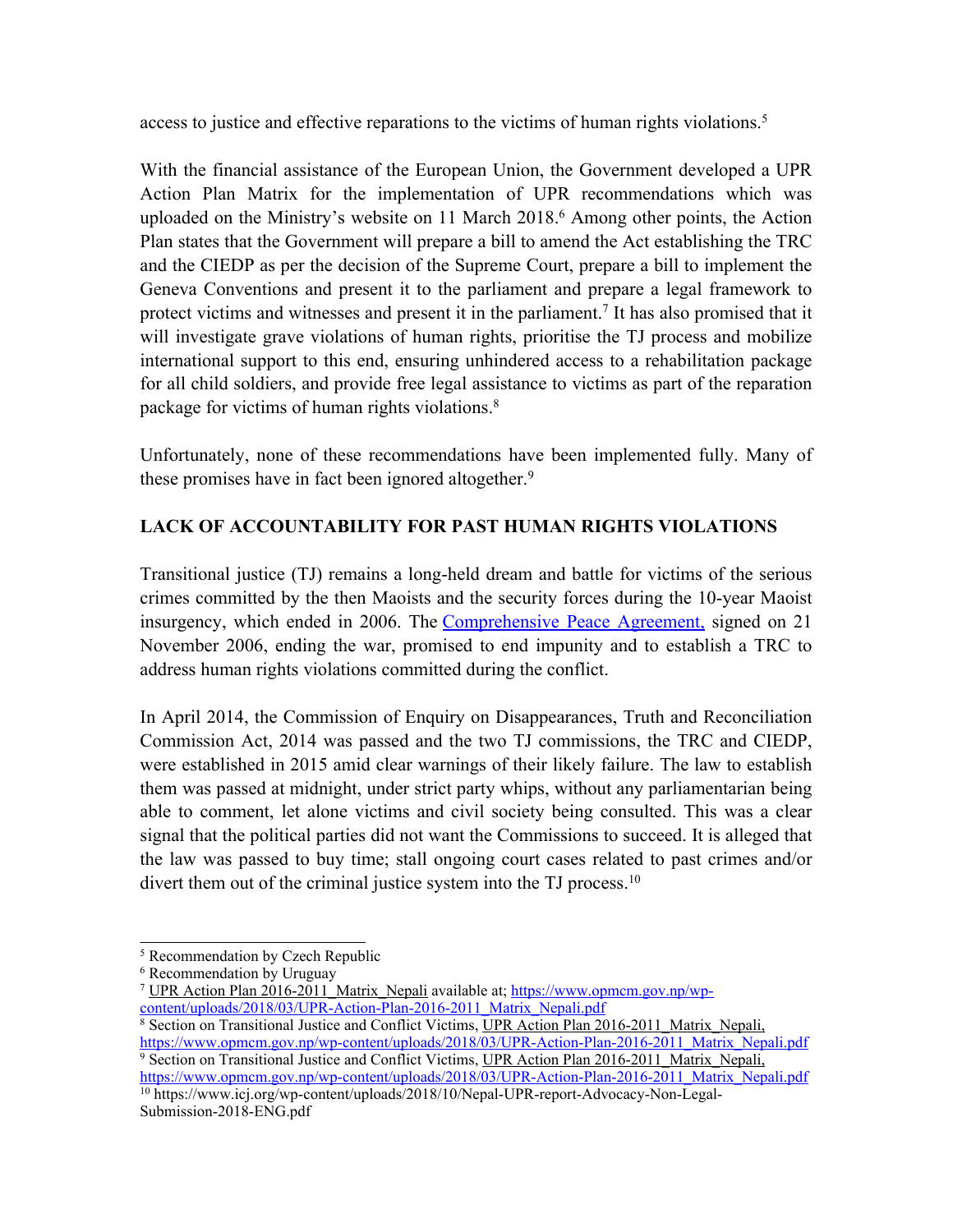The victims had challenged different sections of the TRC Act in the Supreme Court, central to the mandate and powers of the TRC, including the Commission'<sup>s</sup> powers to recommend amnesty even to those involved in grave violations (including international crimes), to initiate mediation/reconciliation between victims and perpetrators irrespective of the nature of crime and the non-recognition of victims' rights to justice among others. On this basis, national and international organizations and the UN requested the Government of Nepal not to establish the commissions pending the decision of the Supreme Court.<sup>11</sup> However, ignoring these genuine requests and concerns, the Government established the two commissions, appointing the commissioners amidst much controversy.

The TRC received more than 60,000 complaints and the CIEDP about 3,000 cases. Apart from registering these complaints from the victims, the commissions did not do much with the information. Not a single case has been finalized. The Government in February 2019 allowed the mandate of the first set of commissioners of both commissions to lapse.

The end of the mandate of these commissioners once again had provided an opportunity for the Government and the political parties to bring the TJ process on track. Victims and civil society articulated clearly that the Government should start consultations on different aspects of the bill, amend the Act respecting the Supreme Court rulings, and then appoint the Commissioners under the new Act. Ignoring the calls from victims and civil society organisations (both national and international), the Government appointed the Recommendation Committee on 25 March 2019 to recommend new commissioners. Victims, civil society and international actors expressed grave concern about the lack of impartiality, independence and transparency in the existing procedure for the appointment of the commissioners and called to cease the process.<sup>12</sup>

Victims and civil society called for consultations and amendment of the law before the Recommendation Committee recommended any candidates. In January 2020, the governmen<sup>t</sup> suddenly organized 'consultations' in all seven provincial headquarters on one day (13 January 2020) with much haste, and without much transparency and clarity, giving no time for victims and civil society to prepare, with some victims deciding to

<sup>12</sup> Amnesty International, the International Commission of Jurists (ICJ), Human Rights Watch, and TRIAL press statement of 29 July 2019; ICJ, Amnesty International, Human Rights Watch and TRIAL International, press statement of 26 November 2019, [https://www.hrw.org/news/2019/11/26/nepal-13](https://www.hrw.org/news/2019/11/26/nepal-13-years-no-justiceconflict-victims) [years-no-justiceconflict-victims](https://www.hrw.org/news/2019/11/26/nepal-13-years-no-justiceconflict-victims), Accountability Watch Committee (AWC), press release of 9 July 2019, <[http://advocacyforum.org/downloads/pdf/press-statement/2019/awc-statement-on-tj-process](http://advocacyforum.org/downloads/pdf/press-statement/2019/awc-statement-on-tj-process-english.pdf)eng[lish.pdf](http://advocacyforum.org/downloads/pdf/press-statement/2019/awc-statement-on-tj-process-english.pdf) >, Advocacy-Forum Nepal, 'Briefing Paper on Fake Transitional Justice Consultations: How

<sup>&</sup>lt;sup>11</sup> Advocacy-Forum Nepal 'Briefing Paper on The State of Transitional Justice in Nepal', published in February 2019,, <[http://www.advocacyforum.org/downloads/pdf/publications/tj/af-briefing-paper](http://www.advocacyforum.org/downloads/pdf/publications/tj/af-briefing-paper-february-2019-english.pdf)[february-2019-english.pdf](http://www.advocacyforum.org/downloads/pdf/publications/tj/af-briefing-paper-february-2019-english.pdf)>.

Long Can The Government Fool Victims?', p.7.,

<sup>&</sup>lt;[http://www.advocacyforum.org/downloads/pdf/publications/tj/briefing-paper-on-tj-consultation](http://www.advocacyforum.org/downloads/pdf/publications/tj/briefing-paper-on-tj-consultation-february-2020.pdf)[february-2020.pdf](http://www.advocacyforum.org/downloads/pdf/publications/tj/briefing-paper-on-tj-consultation-february-2020.pdf) <sup>&</sup>gt;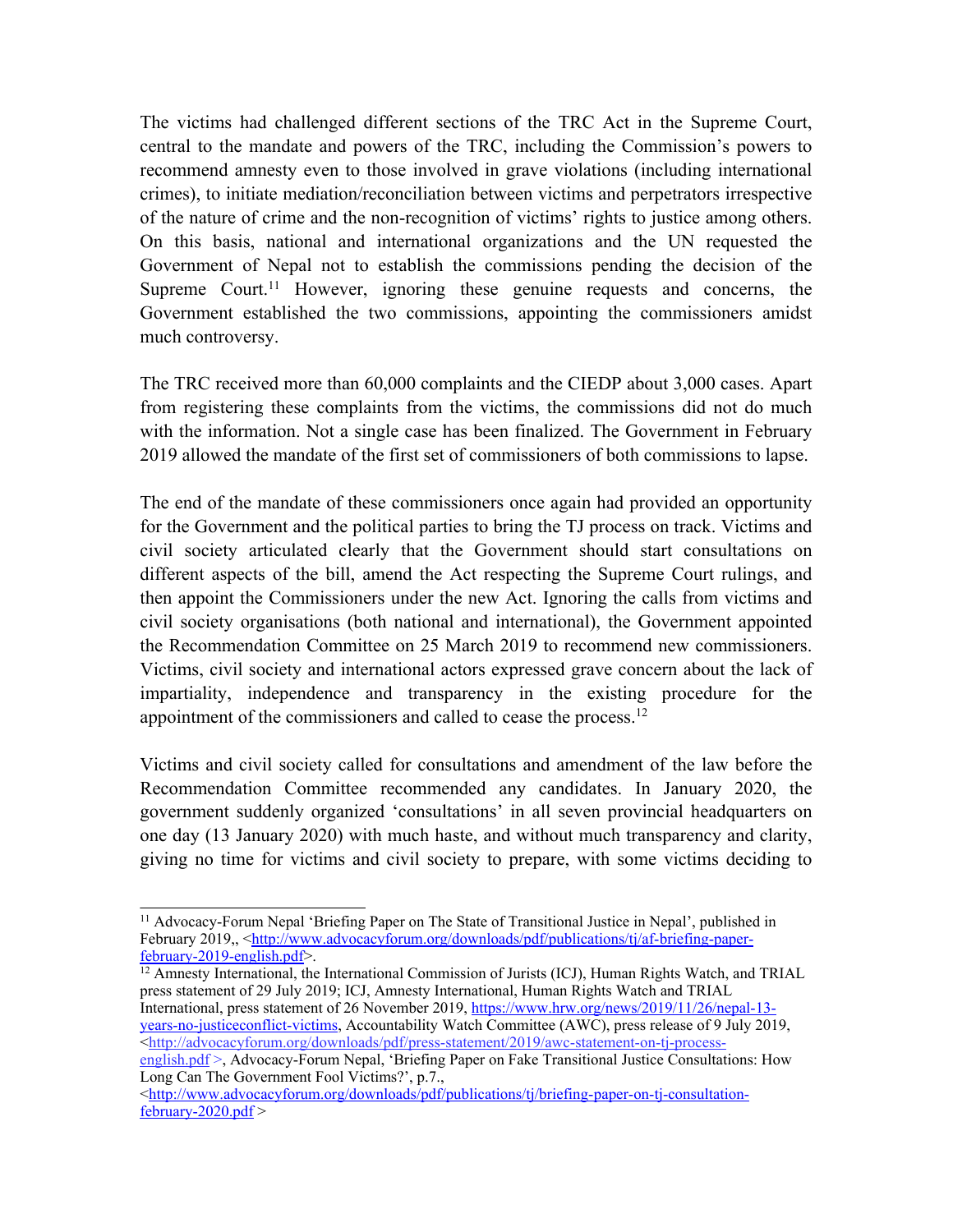disengage from the process, others terming them 'fake consultations'. <sup>13</sup> Victims and civil society argue that these consultations were held just to show the international community, while the State was preparing its repor<sup>t</sup> for the UPR, that consultations were held and that the two TJ commissions have been functioning and will address pas<sup>t</sup> human rights violations. 14

After the 'consultations', the Government swiftly proceeded to appoint new commissioners on 18 January 2020, but without amending the laws as repeatedly demanded by the victims and civil society This takes us back to square one, where Nepal was in 2014. At that stage, the United Nations Office of the High Commissioner for Human Rights (UNOHCHR) had written to the Government of Nepal publicly about its inability to suppor<sup>t</sup> these commissions established under the Commission of Enquiry on Disappearances, Truth and Reconciliation Commission Act 2014, many sections of which violate Nepal'<sup>s</sup> international obligation. 15

On 16 March 2020, five Special Procedures bodies wrote to the Government of Nepal to express concern regarding the reported lack of impartiality, independence and transparency in the procedure for the appointment of the members of the TRC and CIEDP; the reported lack of progress in the work undertaken by both commissions; and the possible amendment of the Act. They urged Nepal to clarify if consultations regarding the amendment of the Act on the Commission on Investigation of Disappeared Persons, Truth and Reconciliation 2071 (2014) with conflict victims had been effective and participatory. 16

Responding to the Joint Communication from Special Procedures, on 12 June 2020, the Government of Nepal stated that it is developing the Amendment Bill based on the consultation report, demands submitted by the victims' representative organizations and the suggestions and feedback from the international community, including the relevant UN bodies. Consultations at the higher political level are also underway. However, the outbreak of the COVID-19 pandemic has considerably affected the process. Thus, there is risk exists that the Government using the threat of COVID -19 using as an excuse not to

 $\langle \text{http://www.advocacyform.org/downloads/pdf/publications/tj/briefing-paper-on-tj-constulation-}$ [february-2020.pdf](http://www.advocacyforum.org/downloads/pdf/publications/tj/briefing-paper-on-tj-consultation-february-2020.pdf) <sup>&</sup>gt;

<sup>13</sup> Joint letter of Special Procedures, 12 April 2019,

<sup>&</sup>lt;[https://www.ohchr.org/Documents/Issues/Truth/OL\\_NPL\\_1\\_2019.pdf](https://www.ohchr.org/Documents/Issues/Truth/OL_NPL_1_2019.pdf) >

<sup>14</sup> Advocacy-Forum Nepal, 'Briefing Paper on Fake Transitional Justice Consultations: How Long Can The Government Fool Victims?', published in February 2020, p.5-7.

 $\langle \frac{\text{http://www.dvocacyform.org/downloads/pdf/publications/tj/briefing-paper-on-tj-constulation-}$ [february-2020.pdf](http://www.advocacyforum.org/downloads/pdf/publications/tj/briefing-paper-on-tj-consultation-february-2020.pdf)  $>$ 

<sup>15</sup>Advocacy-Forum Nepal, 'Briefing Paper on Fake Transitional Justice Consultations: How Long Can The Government Fool Victims?' published in February 2020, p. 20.

<sup>&</sup>lt;sup>16</sup> See, for instance, OHCHR Technical Note on The Nepal Act on the Commission on Investigation of Disappeared Persons, Truth and Reconciliation, 2071 (2014) as Gazetted 21 May 2014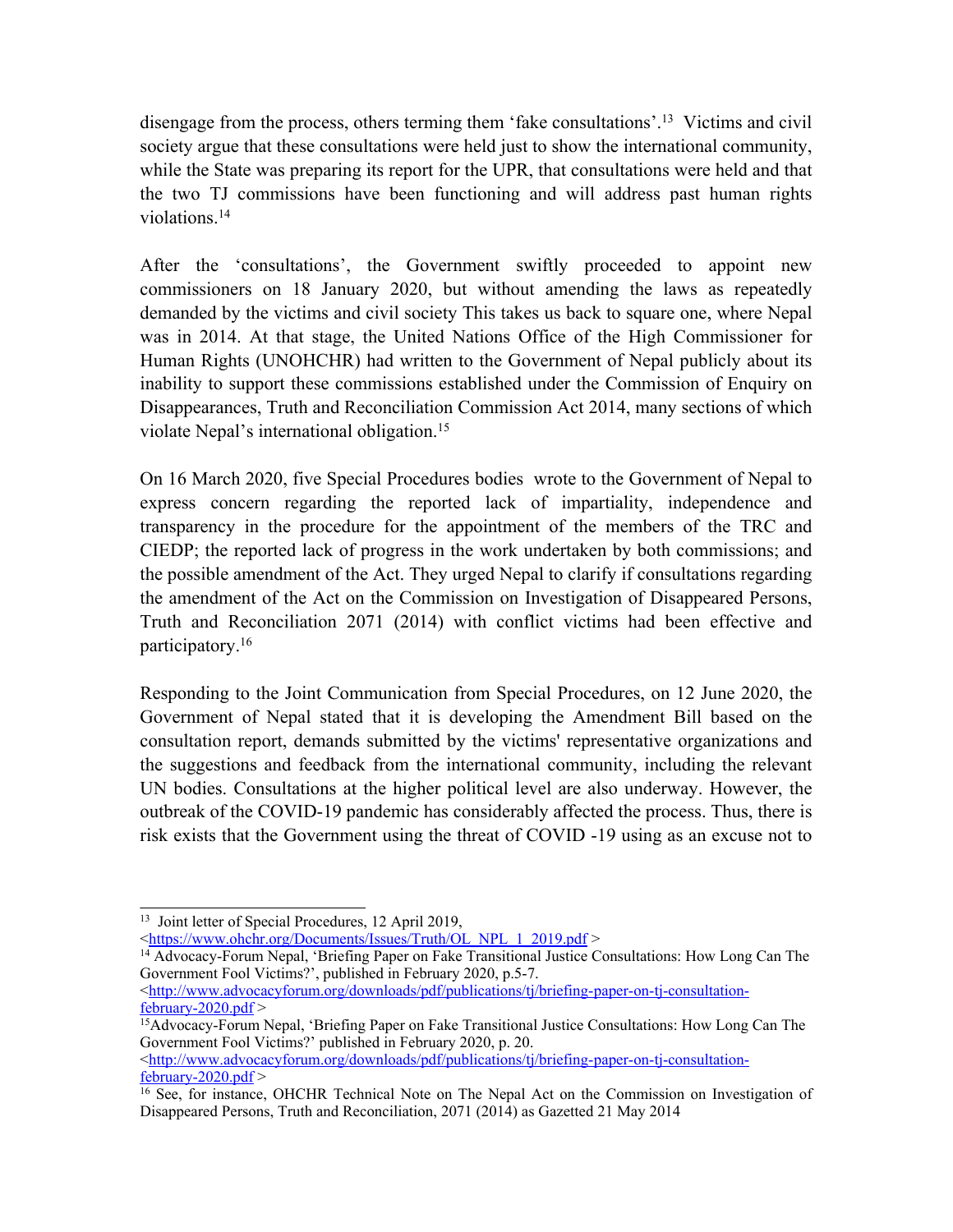make any progress on this issue.<sup>17</sup>

## *Recommendations*

- (i) Cease the work of the ongoing commissions and start wider consultations before amending the Act;
- (ii) Ensure any amendments to the TRC Act bring it fully in line with the Supreme Court rulings of 2014, 2015 and May 2020, and applicable international legal standards;
- (iii)Ensure transparency and wider consultation with victims and civil society in respec<sup>t</sup> of all steps taken to deliver TJ as committed to in the CPA;
- (iv)Ensure that all new TRC and CIEDP members are appointed after the amendments to the law;
- (v) Take measure to ensure those appointed have required qualifications, and are fully independent and impartial.

# **EFFECTIVE REMEDIES FOR VICTIMS**

Using the two TJ commissions, the Government has prevented victims from having access to the regular justice system and has thus denied victims their right to an effective remedy for more than 15 years.

Victims of torture, sexual abuse, extra-judicial killings and enforced disappearances are prevented from accessing the regular justice system, with politicians, police and prosecutors arguing that those cases will be dealt by the TJ bodies, i.e. the TRC and the CIEDP.

On the one hand, these mechanisms are established but have no capacity (legal, legitimacy, support, independence, and competency); on the other hand, the Government argues that the conflict-era cases should be investigated and dealt by these special bodies. Thus, in essence, victims are denied access to truth, justice and reparation.

The Human Rights Committee in <sup>a</sup> number of cases 18 has held the view that non-judicial commissions like the TRC and CIEDP do not replace state obligations and that States have to investigate, prosecute and punish those responsible for grave human rights

<sup>&</sup>lt;[https://www.ohchr.org/Documents/Countries/NP/OHCHRTechnical\\_Note\\_Nepal\\_CIDP\\_TRC\\_Act2014.p](https://www.ohchr.org/Documents/Countries/NP/OHCHRTechnical_Note_Nepal_CIDP_TRC_Act2014.pdf)  $df$  >.

<sup>&</sup>lt;sup>18</sup> Joint Communication of Special Rapporteurs, 16 March 2020,

<https://spcommreports.ohchr.org/TMResultsBase/DownLoadPublicCommunicationFile?gId=25109>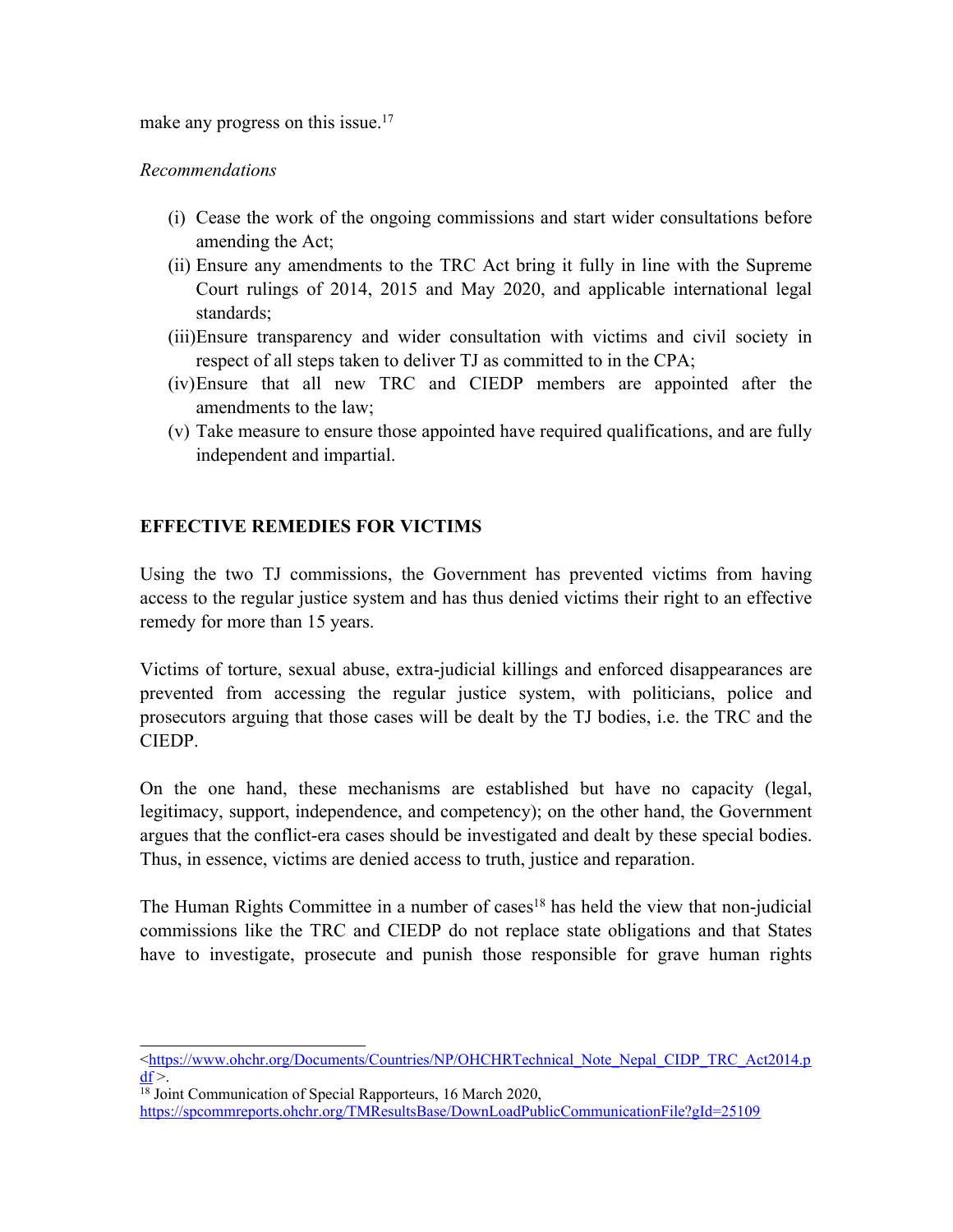violations through judicial processes. <sup>19</sup> However, the Government of Nepal is not only ignoring these views but is getting away with doing so without any accountability despite sitting as <sup>a</sup> member of the Human Rights Council.

In some rare high-profile cases, such as the case of Maina Sunuwar, $20$  the district court has convicted those responsible for murder. However, the convicted army officers have continued to enjoy impunity, as the Government has not arrested them despite <sup>a</sup> Court order. Instead, the Army Headquarters has filed <sup>a</sup> writ petition in the Supreme Court seeking nullification of the district court judgment arguing that the case comes from the conflict period and should be dealt only by the TJ mechanisms. 21 This case that is detrimental to the conflict victims' access to judicial process has been kept in limbo as the Supreme Court has been postponing its hearing more than 8 times.

Furthermore, in some cases, investigation and prosecution have been done with the aim of letting the alleged perpetrators off the hook. The case of Krishna Prasad Adhikary, who was abducted and tortured to death in June 2004 by the then Maoist cadre in Chitwan district, is <sup>a</sup> case in point. <sup>22</sup> Despite mounting public pressure, including hunger strikes for months by his mother and father seeking independent investigation, no proper measures have been pu<sup>t</sup> in place reopening the investigation on the case. The father, Nanda Prasad Adhikary died in hospital after refusing to eat and drink for 334 days, as the Government failed to ensure effective investigation on the case. The mother, Ganga Maya, continues her hunger strike from her hospital bed for the last 7 years seeking the same action by the government.<sup>23</sup> The Government's apathy in providing effective remedies for victims has forced many victims to take extreme measures, including hunger strikes leading to their death.

### *Recommendations*

- (i) Make sure the non-judicial bodies (TJ Commissions) do not preven<sup>t</sup> judicial proceedings and allow impartial investigations and prosecutions of those responsible for gross violations of human rights;
- (ii) Respect court orders and ensure those sentenced of the murder of Maina Sunuwar are made to serve their sentences;

20 http://realrightsnow.org/en/campaign/

<sup>&</sup>lt;sup>19</sup> Response of Government of Nepal to the Joint Communication by Special Procedures, [https://spcommreports.ohchr.org/TMResultsBase/DownLoadFile?gId=35339&fbclid=IwAR2lCF-](https://spcommreports.ohchr.org/TMResultsBase/DownLoadFile?gId=35339&fbclid=IwAR2lCF-J4hUEL2oKzYTZO0EgrC73bjMRLYuEKzq--oaw_J31O6MHibjEDlw)[J4hUEL2oKzYTZO0EgrC73bjMRLYuEKzq--oaw\\_J31O6MHibjEDlw](https://spcommreports.ohchr.org/TMResultsBase/DownLoadFile?gId=35339&fbclid=IwAR2lCF-J4hUEL2oKzYTZO0EgrC73bjMRLYuEKzq--oaw_J31O6MHibjEDlw)

<sup>21</sup> See *Chaulagain v. Nepal* (CCPR/C/112/D/2018/2010), para. 6.3; *Sedhai v. Nepal*

<sup>(</sup>CCPR/C/108/D/1865/2009), para. 11.4; *Bolakhe v. Nepal* (CCPR/C/123/D/2658/2015), para. 6.5 <sup>22</sup> Advocacy-Forum Nepal, 'Maina Sunuwar: Separating Fact from Fiction,' First Edition 2010 < <http://advocacyforum.org/downloads/pdf/publications/maina-english.pdf>>

 $23$  On 1 September 2017, the Office of Prad Vivak of Nepal Army, filed a writ of certiorari along with prohibition in the Supreme Court. Rule 2 (c) of Court Martial Rules, 2064 (2008) defines the Office of Prad Viwak as the "office of military headquarters where the Chief of the Prad Viwak has been based, and the term shall also indicate the battalion Prad Viwak branch and Brigade Prad Viwak branch.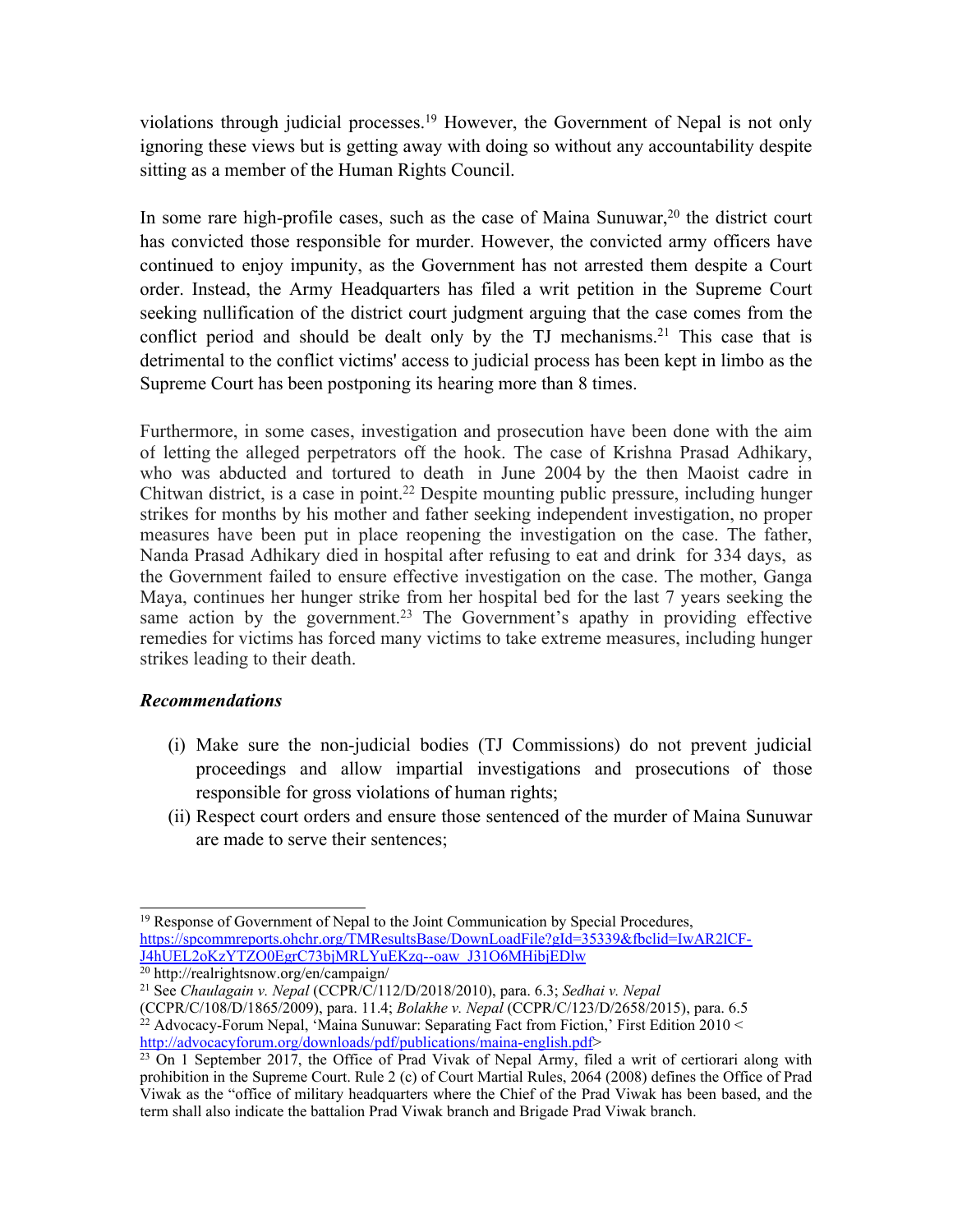(iii) Review the investigation of case of Krishna Prasad Adhikary and bring all those responsible to justice.

# **PROMOTION OF ALLEGED PERPETRATORS UNDERMINES THE RULE OF LAW**

Disrespecting the victims' pains and sufferings, pending arrest warrants against the perpetrators, the Government has appointed many alleged perpetrators to higher position. One of such example is the appointment of an alleged perpetrator Agni Sapkota as the [Speaker](https://www.amnesty.org/user/Downloads/The%20Himalayan%20Times%20(%2019%20January%202020)%20https:/thehimalayantimes.com/nepal/ncp-ncp-nominates-agni-sapkota-as-speaker-of-hor/) of the Federal Parliament in January 2020. Mr. Sapkota, <sup>a</sup> member of parliament and standing committee member of the ruling Nepal Communist Party (NCP) has been charged with the abduction and killing of **[Arjun](http://advocacyforum.org/emblematic-cases/2011/01/arjun-bahadur-lama.php) Lama<sup>24</sup>** in Kavre district in 2005. Despite the pending arrest warrant issued by the police, he was elected as member of the parliament and then nominated by the party for the speaker of the parliament.<sup>25</sup>

Nepal'<sup>s</sup> political parties, especially the NCP, seems to prioritize those accused of human rights violations to be in public posts as <sup>a</sup> tactic to silence victims, demoralize human rights defenders and weaken the judiciary. Judges have become helpless as party leaders openly defy court orders and they are not in <sup>a</sup> position to do anything about it.

When Sapkota was appointed the Minister of Information and Communication in May 2011, the UNOHCHR issued a [statement](https://nepal.ohchr.org/en/resources/Documents/English/pressreleases/Year%202011/May/2011_05_05_PR_Agni_Sapkota_E.pdf)<sup>26</sup> stating that states have a responsibility "to ensure that the name of <sup>a</sup> person is fully cleared following <sup>a</sup> thorough investigation before any appointment to <sup>a</sup> high public office is announced." Leading human rights activists, including ex-Commissioners of the National Human Rights Commission of Nepal, filed public interest litigation challenging this appointment. 27 The Supreme Court instructed the police and governmen<sup>t</sup> to proceed with the criminal investigation and to provide updates every 15 days to the Court.<sup>28</sup> However, the prosecutors and police have never complied with this order.

### *Recommendations*

(i) Suspend those in power against whom cases are pending before Courts to ensure the independence of investigations.

<sup>24</sup> http://www.advocacyforum.org/emblematic-cases/2013/09/krishna-adhikari.php

<sup>26</sup> Save Gangamaya https://www.youtube.com/watch?v=hzA7hWLw3hE&t=2s

<sup>27</sup> On *Purnimaya Lama vs. Office of Prime Minister and Council of Ministers et al. (2011)*, Writ no. 069- WO-0533; Advocacy Forum-Nepal and Human Rights Watch, 'Waiting for Justice', published in 2008, <https://www.hrw.org/report/2008/09/11/waiting-justice/unpunished-crimes-nepals-armed-conflict>;

Advocacy Forum-Nepal and Human Rights Watch, 'Still Waiting for Justice', published in 2009, <https://www.hrw.org/report/2009/10/16/still-waiting-justice/no-end-impunity-nepal>

<sup>&</sup>lt;sup>28</sup> <https://www.amnesty.org/en/latest/news/2020/01/nepal-recent-steps-undermine-transitional-justice/>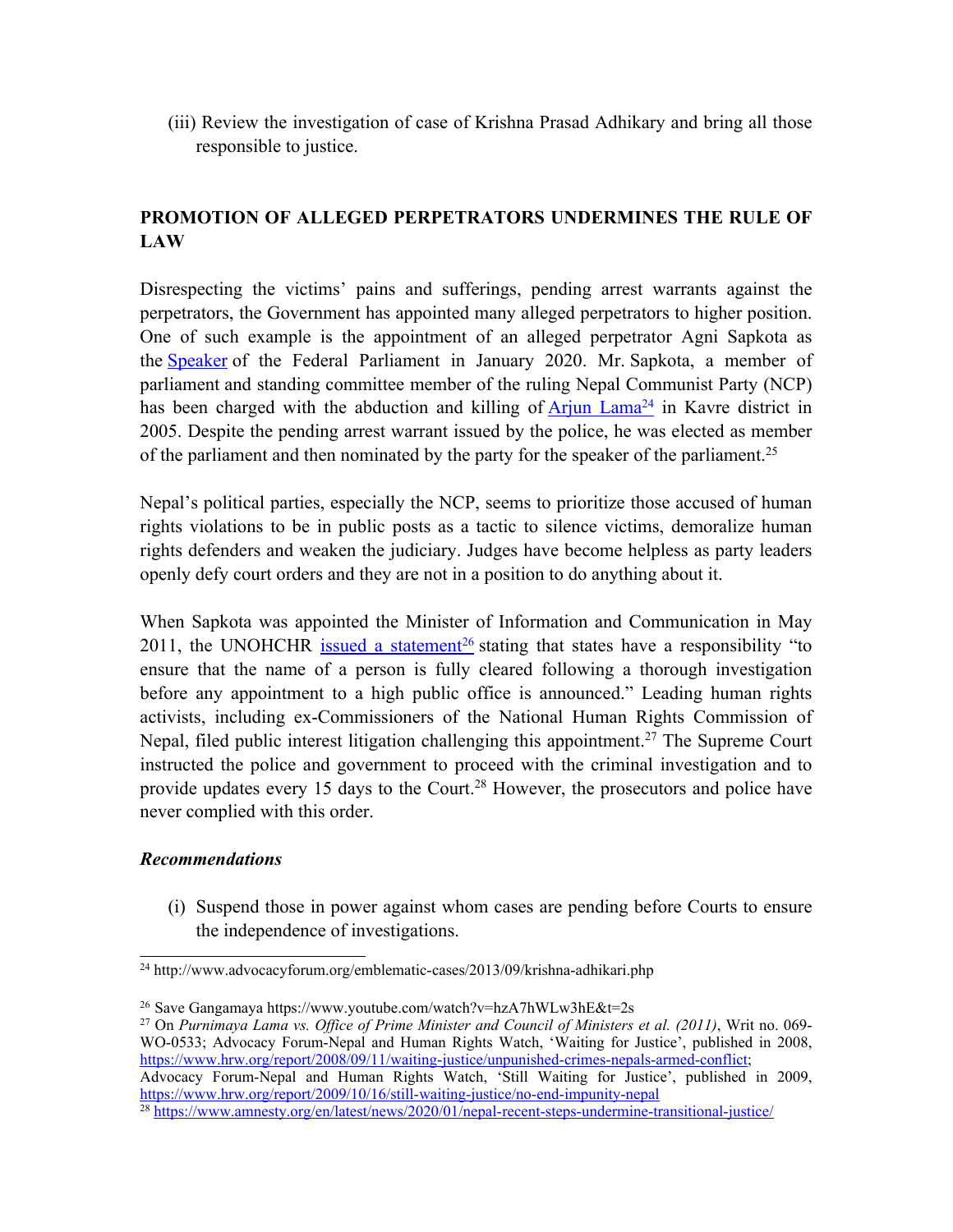(ii) Introduce vetting in public institutions to remove those involved in gross human rights violations from public office.

# **DISCRIMINATION IN INTERIM RELIEF**

In the previous UPR, <sup>a</sup> number of countries raised the concerns, Nepal accepted to address the discrimination in the distribution of relief <sup>29</sup>, yet discrimination against victims of torture and sexual violence in interim relief continues to exist.

Hundreds of women and girls of all ages were subjected to widespread and systematic violence from both parties to the conflict. <sup>30</sup> One of the commitments made in the CPA was that the parties would provide special protection to the rights of women and take immediate action to preven<sup>t</sup> violence against women. <sup>31</sup> But as the country progressed, these commitments were not kept as <sup>a</sup> widespread climate of impunity hindered any victim of gender-based violence from seeking justice.

Not even <sup>a</sup> single case of gender-based violence during armed conflict has been properly investigated and prosecuted. 32 Purnimaya Lama (name changed), one of the victims of sexual violence has been fighting for justice for years now, but Government has failed to provide any sort of relief to her.<sup>33</sup> In the letter to Nepal of 12 April 2019, five UN Special Procedures pointed out the failure of both TJ Commissions to make significant progress in the identification of perpetrators of grave violations, including sexual violence and rape against women and girls.<sup>34</sup> In this context where past crimes of genderbased violence are ye<sup>t</sup> to be prosecuted, an increase in cases of violence against women and girls trapped at home with abusers has been reported during the COIV-19 pandemic. 35

 $\langle$ [https://nepal.ohchr.org/en/resources/Documents/English/pressreleases/Year%202011/May/2011\\_05\\_05\\_P](https://nepal.ohchr.org/en/resources/Documents/English/pressreleases/Year%202011/May/2011_05_05_PR_Agni_Sapkota_E.pdf) [R\\_Agni\\_Sapkota\\_E.pdf](https://nepal.ohchr.org/en/resources/Documents/English/pressreleases/Year%202011/May/2011_05_05_PR_Agni_Sapkota_E.pdf) <sup>&</sup>gt;

<sup>&</sup>lt;sup>29</sup> OHCHR, 'UN concerned over appointment of Cabinet Minister alleged to have committed human rights violations ', Press Statement of 5 May 2011

<sup>30</sup> *Purnimaya Lama vs. Office of Prime Minister and council of ministers and other*<sup>s</sup> *(2011)*, Writ no. 069- WO-0533

<sup>&</sup>lt;sup>31</sup> Supreme Court of Nepal, Justice Baidyanath Upadhyaya gave an order on November 26, 2012 in *Purnimaya Lama vs. Office of Prime Minister and council of ministers and others*, (2011), Writ no. 069- WO-0533.

<sup>32</sup> https://www.icj.org/wp-content/uploads/2018/10/Nepal-UPR-report-Advocacy-Non-Legal-Submission-2018-ENG.pdf

<sup>&</sup>lt;sup>33</sup> <http://inseconline.org/en/forum/violence-against-women-during-armed-conflict>

<sup>&</sup>lt;sup>34</sup> See part 7 of the CPA, Women and Child Rights, art. 7.6.1. "Both sides fully agree to protect the rights of the women and children in <sup>a</sup> special way, to immediately stop all types of violence against women and children, including child labour as well as sexual exploitation and abuse

<sup>&</sup>lt;sup>35</sup> [https://saathi.org.np/wp-content/uploads/2018/10/Desk-Review-Report\\_NAP.pdf](https://saathi.org.np/wp-content/uploads/2018/10/Desk-Review-Report_NAP.pdf)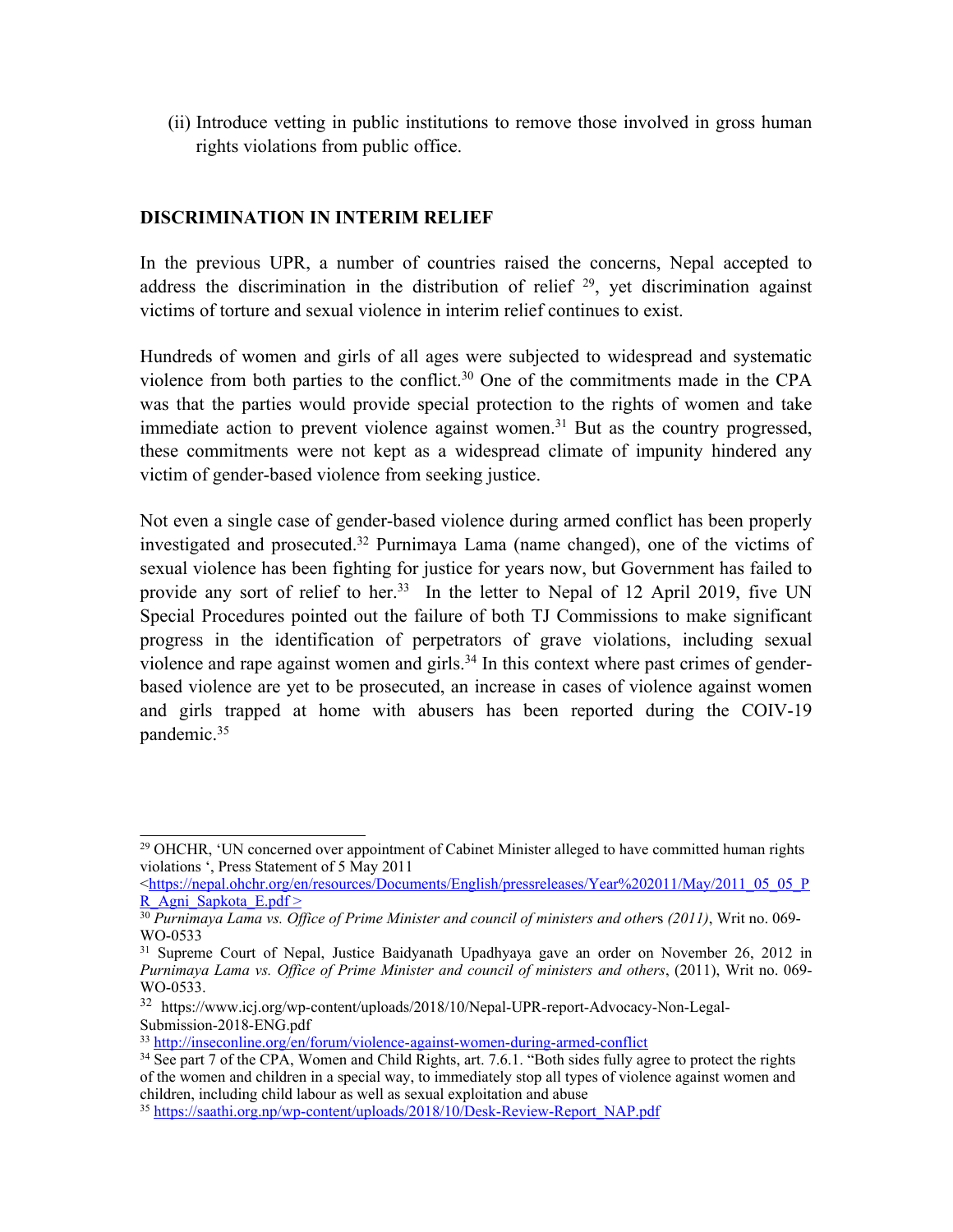<sup>A</sup> draft <sup>2</sup>nd National Action Plan (NAP) for the implementation of the UN Security Resolutions 1325 and 1820 on Women, Peace and Security is taking final shape after the completion of consultations at provincial, local and national levels. 36 It is <sup>a</sup> matter of time to see if this NAP II will be implemented fully as committed by the Government or will be just another paper commitment of the Government to securing justice for women.

# **IMPUNITY FOR PAST CRIMES PROMOTES CONTINUATION OF HUMAN RIGHTS VIOLATIONS**

In addition to the lack of accountability for the widespread human rights violations during the armed conflict (1996 – 2006), impunity remains a serious concern even in recent cases demonstrating that "present impunity is the result of past impunity". <sup>37</sup>

The governmen<sup>t</sup> has failed to investigate and take action against police officers responsible for killing at least 40 demonstrators during protests against the promulgation of the Constitution in 2015. 38 In September 2016, the then governmen<sup>t</sup> had set up <sup>a</sup> highlevel inquiry commission, the Lal Commission, to investigate the killings. The Commission handed over its repor<sup>t</sup> to the then Prime Minister in December 2017. However, despite repeated calls from national and international actors, including UN Special Rapporteurs, the repor<sup>t</sup> has not been made public. 39

This non-publication of reports of Commissions is not <sup>a</sup> new phenomenon in Nepal. Many reports of previous commissions of inquiry have similarly never been published.<sup>40</sup> Among them are the reports on excessive use of force during demonstrations in the Terai region in 2007 – 2008. 41 It is clear that Nepal'<sup>s</sup> politicians use the Commissions of Inquiry Act, 1969 to divert calls for accountability and delay any arrests and prosecutions. Even after <sup>a</sup> year, no investigation has been conducted into the extrajudicial execution in custody of Kumar [Poudel](https://kathmandupost.com/national/2019/10/22/killing-of-chand-party-cadre-kumar-paudel-was-extrajudicial-human-rights-commission-says) in June 2019. This is despite <sup>a</sup> NHRC repor<sup>t</sup>

37

<sup>&</sup>lt;sup>36</sup>[https://tbinternet.ohchr.org/Treaties/CCPR/Shared%20Documents/NPL/CCPR\\_C\\_119\\_D\\_2245\\_2013\\_26](https://tbinternet.ohchr.org/Treaties/CCPR/Shared%20Documents/NPL/CCPR_C_119_D_2245_2013_26000_E.pdf)  $000$  E.pdf

[https://www.ohchr.org/Documents/Issues/Truth/OL\\_NPL\\_1\\_2019.pdf?fbclid=IwAR0vnb7O9xNwsfgetMf](https://www.ohchr.org/Documents/Issues/Truth/OL_NPL_1_2019.pdf?fbclid=IwAR0vnb7O9xNwsfgetMfbzrQcMXzcHU74qXuOcCd-WS2H-HSQlK1VYevOhc4) [bzrQcMXzcHU74qXuOcCd-WS2H-HSQlK1VYevOhc4](https://www.ohchr.org/Documents/Issues/Truth/OL_NPL_1_2019.pdf?fbclid=IwAR0vnb7O9xNwsfgetMfbzrQcMXzcHU74qXuOcCd-WS2H-HSQlK1VYevOhc4)

<sup>&</sup>lt;sup>38</sup> <https://www.nepalitimes.com/latest/in-nepal-lockdown-a-domestic-violence-spike/>

<sup>39</sup> <https://www.np.undp.org/content/nepal/en/home/presscenter/articles/2020/the-long-run-to-justice11.html>

<sup>40</sup> National Human Rights Commission, "Kathmandu Declaration on Addressing Impunity and Realizing Human Rights in South Asia of 11<sup>th</sup> April 2018", <

[http://www.nhrcnepal.org/nhrc\\_new/doc/newsletter/1796837524Kathmandu\\_Declaration\\_on\\_Addressing\\_I](http://www.nhrcnepal.org/nhrc_new/doc/newsletter/1796837524Kathmandu_Declaration_on_Addressing_Impunity_Final.pdf) mpunity Final.pdf>

<sup>&</sup>lt;sup>41</sup> Human Rights Watch, "'Like We Are Not Nepali". Protest and Police Crackdown in the Terai Region of Nepal of 2015', <[https://reliefweb.int/sites/reliefweb.int/files/resources/nepal1015\\_forupload\\_0.pdf](https://reliefweb.int/sites/reliefweb.int/files/resources/nepal1015_forupload_0.pdf) >; Asian Human Rights Commission and THRD Alliance, "Nepal Protest and Repression - State Responsibility for 37 Killings During Protests in Terai", of 2016,  $\langle \frac{\text{http://www.thrda.org/wp-}}{\text{http://www.thrda.org/wp-}}$ [content/uploads/2016/06/Protest\\_And\\_Repression\\_in\\_Terai.pdf](http://www.thrda.org/wp-content/uploads/2016/06/Protest_And_Repression_in_Terai.pdf) >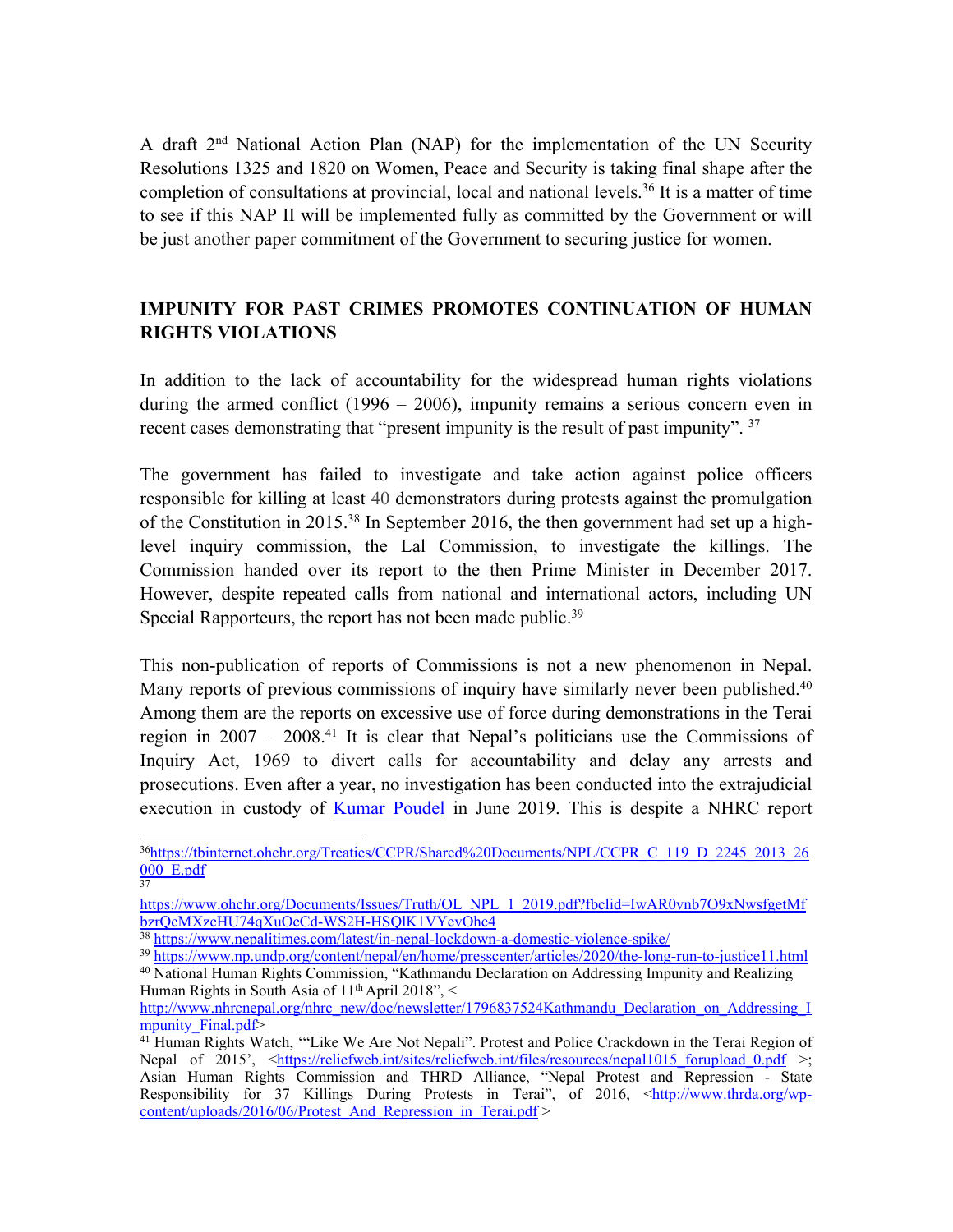concluding that he was shot dead after arrest and recommending that the governmen<sup>t</sup> filed criminal charges against the police officials involved in his killing. In February 2020, the Home Minister finally directed the Nepal Police to implement the commission'<sup>s</sup> recommendation to investigate the allegations. <sup>42</sup> Nevertheless, the police have not even accepted the formal complaints filed by the family members of Kumar Poudel, which makes it clear that they have no intention to investigate the incident. Rather, the family members of the victim were threatened over phone as well as inperson not to take up the issue and initiate legal proceedings on the incident.

### *Recommendations*

- (i) Investigate all allegations of excessive use of force and bring those responsible to justice;
- (ii) Investigate all cases of extra-judicial killings and bring those responsible to justice:
- (iii)Make the Lal Commission repor<sup>t</sup> public, implement its recommendations and ensure victims and society'<sup>s</sup> right to know the truth;
- (iv)Make intimidation, threats and reprisals against victims and witnesses <sup>a</sup> criminal offense and take measures to preven<sup>t</sup> any pressure on them;
- (v) Establish independent investigation mechanisms to ensure impartial investigations of all human rights violations.

## **FAILURE TO PROTECT**

There have been repeated reports of police failing to protect victims of human rights abuses and to properly investigate complaints of such abuses. One case concerns Nirmala Panta, <sup>a</sup> 13-year-old girl who was raped and murdered in western Nepal at the end of July 2018. The case prompted outrage, leading to <sup>a</sup> number of public rallies calling for justice for Nirmala. Reports sugges<sup>t</sup> that the pattern of police negligence, including the alleged mishandling, even destruction, of evidence and the wrongful arrest and alleged beating of <sup>a</sup> man suspected of the crime, has significantly hindered the investigative process. During her visit, the Special Rapporteur on Violence against Women expressed grave concern about reports suggesting that numerous cases related to sexual violence and the killing of women and girls have resulted in impunity for the perpetrators, despite having been referred to the police or a court for redress.<sup>43</sup>

<sup>42</sup> The Kathmandu Post, "Human Rights Watch Calls on Nepal Government to Make Public Lal Commission Report", 3 October 2019, [https://kathmandupost.com/national/2019/10/03/human-rights](https://kathmandupost.com/national/2019/10/03/human-rights-watch-calls-on-nepal-government-to-make-public-lal-commission-report)[watch-calls-on-nepal-government-to-make-public-lal-commission-report](https://kathmandupost.com/national/2019/10/03/human-rights-watch-calls-on-nepal-government-to-make-public-lal-commission-report); Tika R. Pradhan, "Supreme Court Directs Information Commission to Respond To Writ Regarding Lal Commission Report", The Kathmandu Post, 18 October 2019, [https://kathmandupost.com/national/2019/10/18/supreme-court-directs](https://kathmandupost.com/national/2019/10/18/supreme-court-directs-information-commission-to-respond-to-writ-regarding-lal-commission-report)[information-commission-to-respond-to-writ-regarding-lal-commission-report](https://kathmandupost.com/national/2019/10/18/supreme-court-directs-information-commission-to-respond-to-writ-regarding-lal-commission-report)

<sup>&</sup>lt;sup>43</sup> International Commission of Jurists, 'Commissions Of Inquiry In Nepal: Denying Remedies, Entrenching Impunity', published in June 2012, p. 7, [https://www.icj.org/wp](https://www.icj.org/wp-content/uploads/2012/06/Nepal-Commissions-of-Inquiry-thematic-report-2012.pdf)[content/uploads/2012/06/Nepal-Commissions-of-Inquiry-thematic-report-2012.pdf](https://www.icj.org/wp-content/uploads/2012/06/Nepal-Commissions-of-Inquiry-thematic-report-2012.pdf)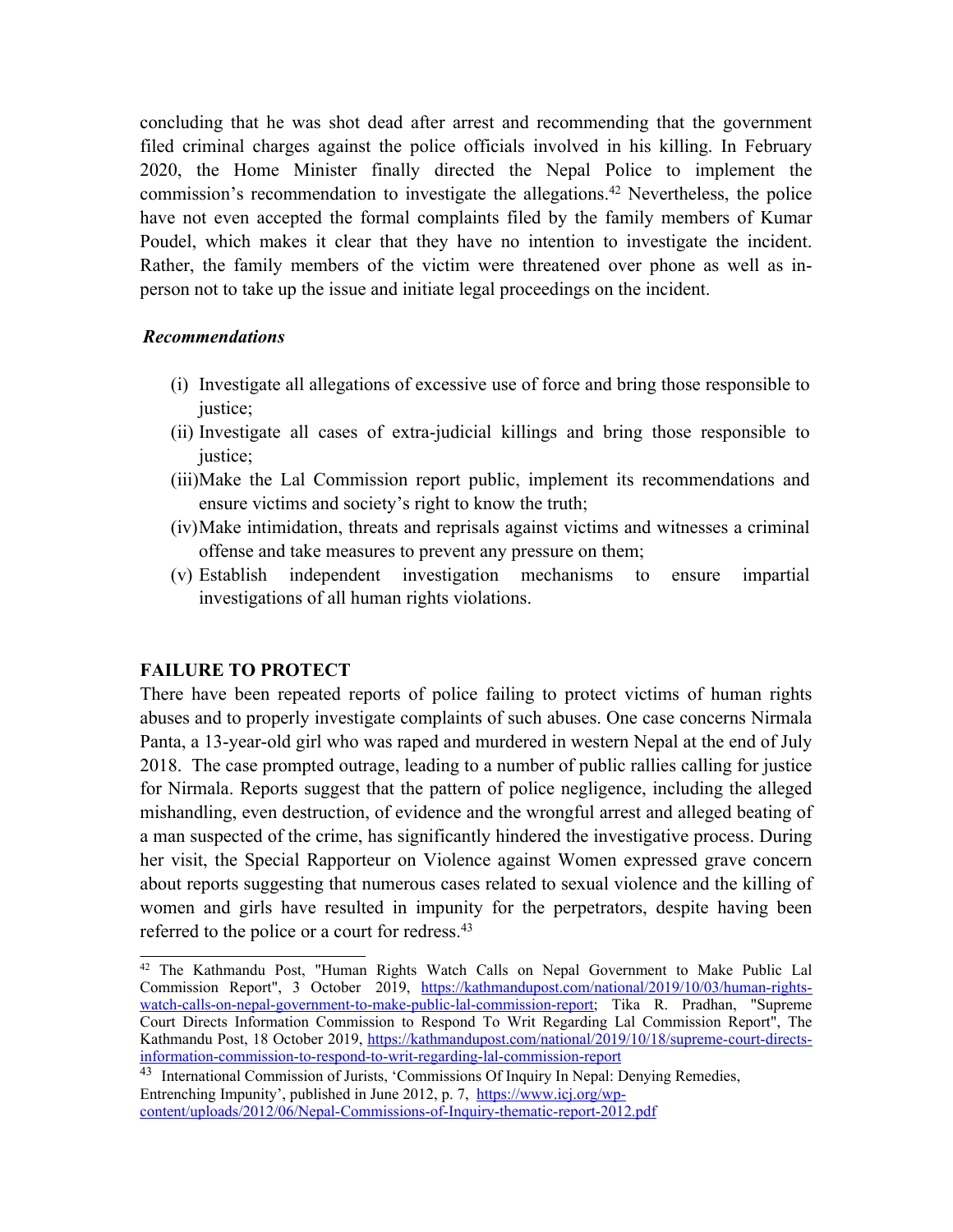A particularly egregious allegation of rape involves the then Speaker of the Parliament, Krishna Bahadur Mahara, who was charged in late October 2019 with attempted rape of <sup>a</sup> member of staff of the Parliamentary Secretariat. <sup>44</sup> Although the woman alleged to have been raped by Mahara called the police at night, immediately after the event, police did not intervene on time to protect the evidence. Subsequently, the woman retracted her allegations, many believe because of pressure. Mahara was acquitted in late February 2020. 45

### *Recommendations*

- (i) Establish an independent police commission to preven<sup>t</sup> political interference in the appointment, transfer and promotion of police and to take internal disciplinary action against police officers who fail to uphold their duty to investigate crimes;
- (ii) Improve the investigatory capacity of the Nepal Police by equipping the police with modern technology and methods of investigation, evidence analysis, and protection;
- (iii) Bring to justice officers failing to fulfil their obligation by lack of professionalism and negligence causing serious violations;
- (iv) Prevent all intimidation and pressures on victims and witnesses.

## **NO REPARATION FOR VICTIMS OF HUMAN RIGHTS VIOLATIONS**

In the years after the end of the conflict, he Government of Nepal provided 'interim relief' to some conflict victims. The scheme had many problems, including the exclusion of victims of torture and sexual violence. 46 'Interim relief' was confined to the families of those killed and disappeared and the displaced. In addition, the legal understanding of reparation is limited to compensation and social rehabilitation. 47

The Penal Code that came into force in August 2018 also fails to embrace victims' right to reparation.

<sup>44</sup> Advocacy Forum-Nepal 'Briefing Paper on The State of Transitional Justice in Nepal', published in February 2019, p. 7, [<http://www.advocacyforum.org/downloads/pdf/publications/tj/af-briefing-paper](http://www.advocacyforum.org/downloads/pdf/publications/tj/af-briefing-paper-february-2019-english.pdf) $f<sub>ebruary-2019-english.pdf</sub>$ 

<sup>45</sup> THRDA, 'Extrajudicial killings on rise: Bring those responsible to justice', published on 4 July 2019, <sup>t</sup>  $\langle \frac{\text{http://www.thrda.org/situation-update/extrajudicial-killings-on-rise-bring-those-responsible-to-justice/}{\rangle}$ ;

Binod Ghimire, "Home Minister Misled Parliament Over Extrajudicial Killing of Kumar Paudel", The Kathmandu Post, 7 February 2020, <[https://kathmandupost.com/national/2020/02/07/home-minister](https://kathmandupost.com/national/2020/02/07/home-minister-misled-parliament-over-extrajudicial-killing-of-kumar-paudel)[misled-parliament-over-extrajudicial-killing-of-kumar-paudel](https://kathmandupost.com/national/2020/02/07/home-minister-misled-parliament-over-extrajudicial-killing-of-kumar-paudel) <sup>&</sup>gt;

<sup>46</sup> Report of Special Rapporteur visit, A/HRC/41/42/Add 2, 19 June 2019, para 37-8

<sup>&</sup>lt;sup>47</sup> <<https://hr.parliament.gov.np/uploads/attachments/qjqlspj3dc3f27ez.pdf>>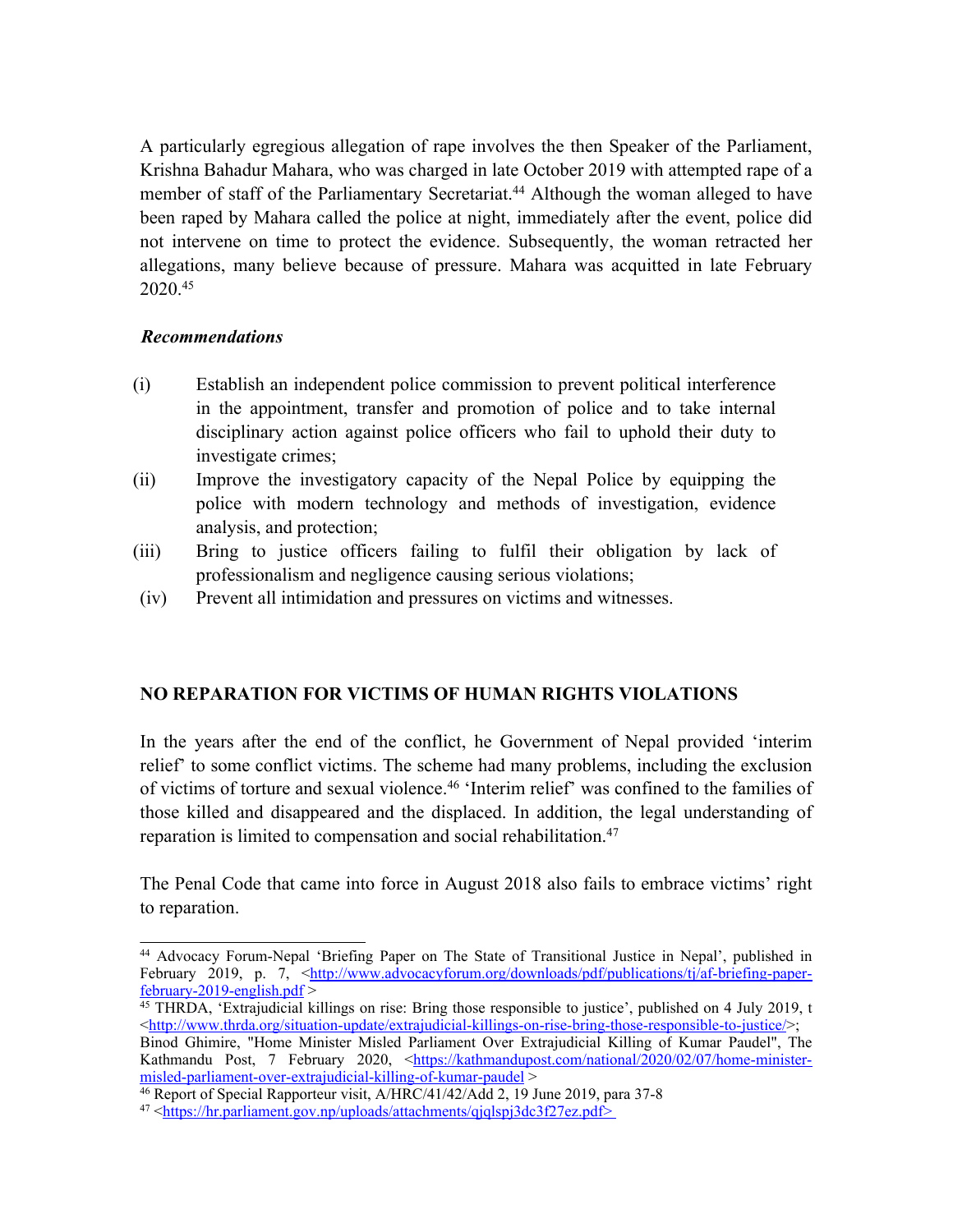The Torture Compensation Act, which has been in place since 1996, provides for <sup>a</sup> maximum of 100,000 Rupees (about 800US\$) as compensation for victims of torture and many victims have filed complaints seeking compensation. Despite hundreds of Court orders, many victims have not actually received the compensation awarded to them. For example, since the TCA came into force, AF assisted 152 victims to file <sup>a</sup> petition seeking compensation. In 46 cases (30.26%), the Court found victims had been subjected to torture and ordered compensation. However, despite the Court orders, 39 have not received any compensation, despite many years having passed since the rulings in <sup>a</sup> large number of these cases. Furthermore, the governmen<sup>t</sup> has so far failed to incorporate satisfaction, restitution and guarantees of non-repetition, additional crucial aspects of reparation, into the legal framework. <sup>48</sup> Victims are left with no effective reparation.

#### *Recommendations*

- (i) End discrimination in providing 'interim relief' to the victims of the armed conflict;
- (ii) Ensure victims' right to reparation, taking appropriate legal measures;
- (iii)Amend the legal understanding of reparation and bring it in line with international standards of reparation;
- (iv)Enact comprehensive legislation that criminalizes all gross human rights violations, ensures their investigation and prosecution and provides reparation to victims of human rights violations.

#### **COVID-19 AND ITS IMPACT ON TJ PROCESS IN NEPAL**

The lockdown imposed by the Government of Nepal from 24 March 2020 to deal with Covid-19 that has been engulfing the whole world has adversely affected the lives of many people, including conflict victims. In particular, conflict victims who are daily wage earners are hit hard economically as they have to be without work during lockdown making it difficult for them to manage basic needs, like food and medicines. Victims who were already deeply demoralized because of continuous lies and acts of betrayal from the Government are reporting that they are feeling more hopeless now the Government is using the Covid-19 pandemic as an excuse to delay justice even more. The Supreme Court on 26 April 2020 had rejected the Government'<sup>s</sup> plea, registered in 2015 seeking to review its own verdict against amnesties for grave conflict-era crimes and had ordered the Government to amend the Enforced Disappearance Enquiry, Truth and Reconciliation

<sup>48</sup> T. Pradhan, "*Mahara Cleared Of All Charges By Kathmandu District Court*", The Kathmandu Post, [https://kathmandupost.com/national/2020/02/17/mahara-cleared-of-all-charges-by-kathmandu-district](https://kathmandupost.com/national/2020/02/17/mahara-cleared-of-all-charges-by-kathmandu-district-court)[court](https://kathmandupost.com/national/2020/02/17/mahara-cleared-of-all-charges-by-kathmandu-district-court).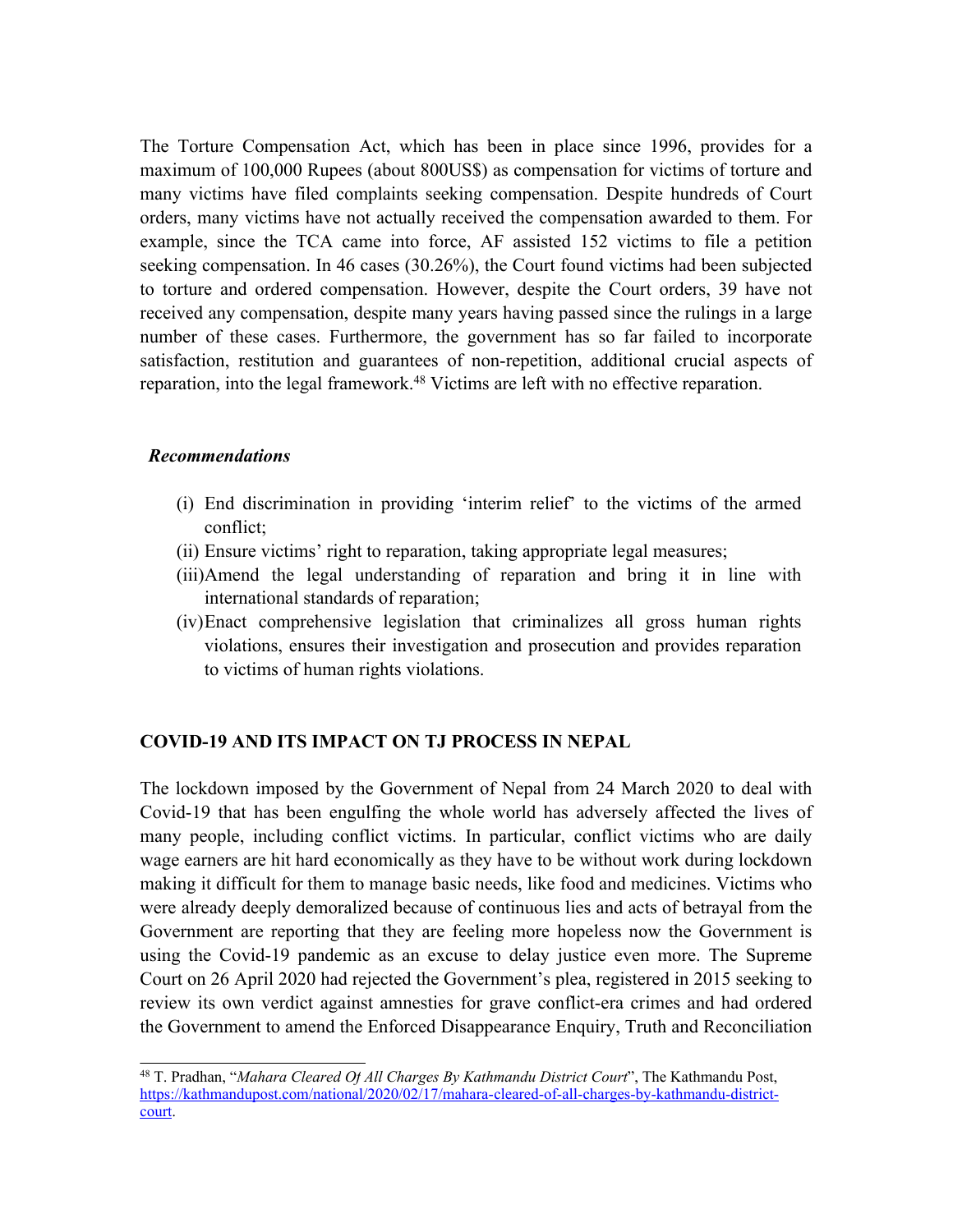Commission Act-2014 as it failed to adhere to the principles of TJ and international practices. However, as of mid-July 2020, the Government has not taken any steps towards implementation and rather has been using Covid-19 as an excuse. The TJ process is being overshadowed during the pandemic leaving victims and civil society in uncertainty and chaos.

## **COVID-19 PANDEMIC AND ITS EFFECTS ON HUMAN RIGHTS**

In June 2020, AF published <sup>a</sup> briefing paper on the human rights impact of COVID-19. 49 The suspension of basic human rights, such as freedom of expression, movement, association and peaceful assembly as one of the measures to curb the spread of COVID-19 may have been justifiable in the initial phase, but there are concerns that the governmen<sup>t</sup> will be reluctant to reinstate those rights after the end of the pandemic.

The main human rights concerns during the crisis include:

- Excessive use of force by the police to impose the lockdown, physically assaulting people coming out of their home for an essential purpose such as health workers;

- Encroachment on the freedom of expression of the public as well as journalists with journalists threatened, barred from reporting and even reprimanded;

- Lack of access to basic food and medical services for daily-wage earners, due to loss of income;

- Irregularities in relief distribution, with even death to starvation in one (known) incident; - Refusal of treatment by private hospitals;

- Lack of essential equipment in governmen<sup>t</sup> designated hospitals;

- Poor handling and cremation of dead bodies;

- Poor condition of quarantine facilities, lacking basic facilities of clean drinking water, nutritious food and safety.

Apart from these impacts on human rights, COVID-19 has <sup>a</sup> serious implication on the criminal justice system. During the lockdown, the police refused to register even complaints related to serious crimes suggesting the complainant returns after the lockdown is lifted. Police have kept suspects in detention, without <sup>a</sup> warrant of the courts beyond the legal limit, risking unlawful detention, as the courts are only open to writs of *habeas corpus* and cases related to COVID-19. Despite the order of the Supreme Court to release those prisoners serving imprisonment of less than <sup>a</sup> year, the district courts have repeatedly refused to release such prisoners, which means overcrowding in prisons has continued. Juveniles who are entitled to be released on parental custody have also been

<sup>49</sup> Advocacy Forum Nepal "Discrimination and Irregularities. The Painful Tale of Interim Relief in Nepal", published in 2010

<sup>&</sup>lt;[http://www.advocacyforum.org/downloads/pdf/publications/Discriminations\\_and\\_Irregularities\\_A\\_painfu](http://www.advocacyforum.org/downloads/pdf/publications/Discriminations_and_Irregularities_A_painful_tale_of_Interim_Relief_in_Nepal.pdf) 1 tale\_of\_Interim\_Relief\_in\_Nepal.pdf >; Elena Naughton, ICTJ "Pursuing Truth, Justice and Redress in Nepal: An Update on the Transitional Justice Process", published in February 2018,